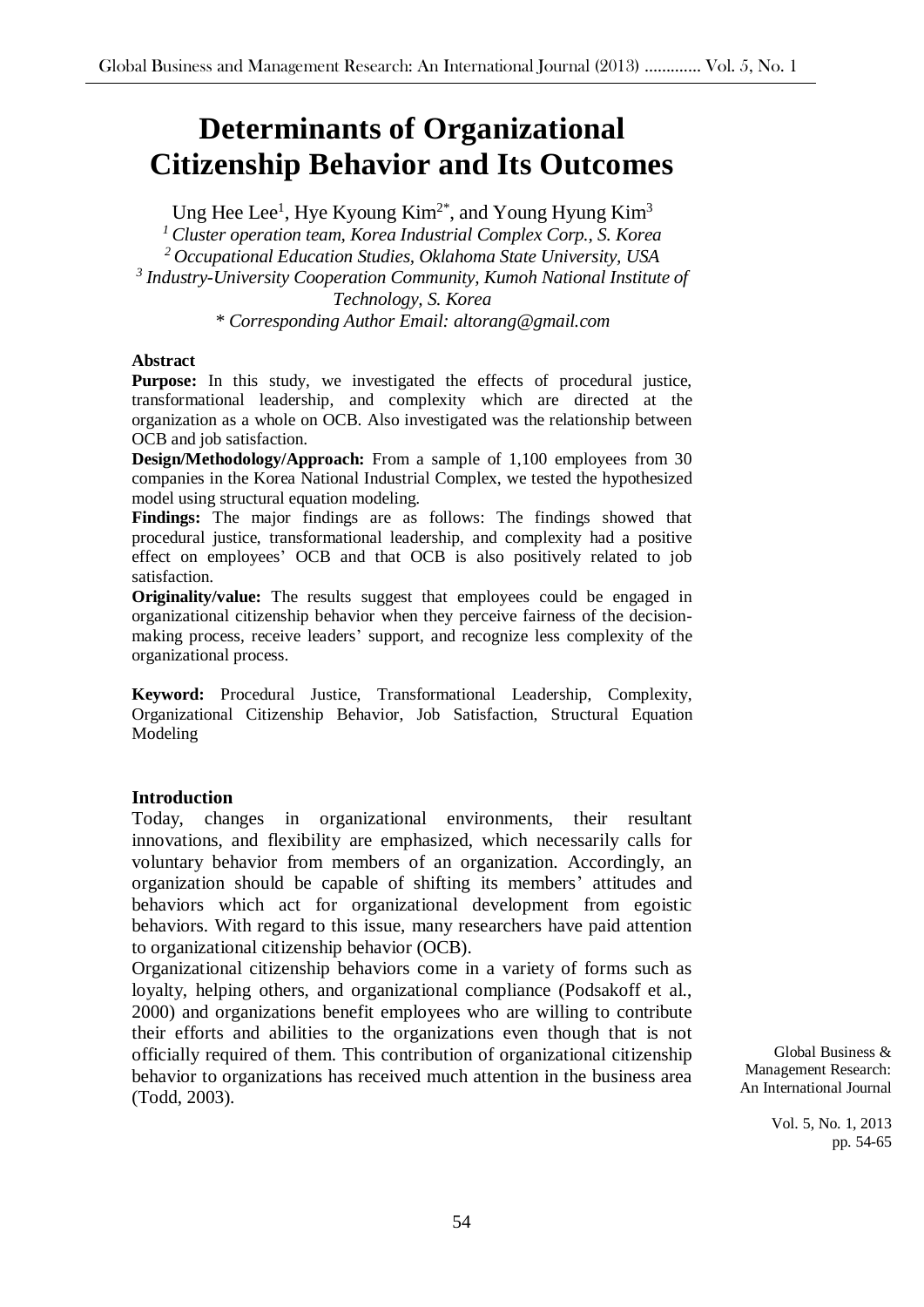The concept of organizational citizenship behavior appeared over two decades ago in the field of organizational behavior. Since then, there has been considerable research, primarily in the US, enabling diverse understanding and interpretations of this concept (e.g., Borman and Motowidlo, 1997; Bukhari et al., 2009; Joireman et al., 2006; Podsakoff et al., 2000). Recently, there has also been a growing interest in OCB in the fields of marketing and strategy. However, to the best of the researchers' knowledge, most studies on OCB have focused on finding factors which affect OCB, mainly organizational justice and characteristics of leaders (e.g., Asgari et al., 2008; Karriker and Williams, 2009). Despite the fact that characteristics of organizational structure can affect members' attitudes and behaviors (Schminke et al., 2000), little research has focused on the relationship between the factors of organizational level and OCB. In particular, studies using a comprehensive approach to examine OCB, including the effect of organizational procedural features, organizational structural features, and leadership are scarce.

To overcome the limitations of previous studies and to improve the value of practical research on OCB, this study aimed to analyze and investigate OCB and its outcome using a comprehensive approach. The main purpose of the study was to investigate employees' perceptions on organizational justice (procedural justice), leaders' behaviors (transformational leadership), and organizational structure (complexity) and its effects on OCB. Indeed, this study investigates the effects of OCB on employees' job satisfaction.

## **Theoretical Background and Hypotheses**

#### *Organizational Citizenship Behavior and its Antecedents*

Organizational citizenship behavior is employees' extra efforts which are not officially required by the organization (Organ, 1988) and discretionary acts by employees (Kohan and Mazmanian, 2003). The two major components of OCB are compliance, which indicates employees' intention to follow the organizational rules, and altruism, which means employees' voluntary behaviors to help others and to work (Organ and Ryan, 1995; Williams and Anderson, 1991).

Studies on OCB can be divided into those on finding antecedents which could have an impact on OCB and the resulting factors which are caused by the effects of OCB. In the initial stage, OCB studies had a focus on examining the effects of its antecedents until research efforts began to gradually identify the results of OCB related with the tangible performance of an organization (Podsakoff et al., 1997; Podsakoff and MacKenzie, 1994).

To date, several factors such as job satisfaction, justice, and support or trust from the organization and leaders were suggested by many researchers for increasing employees' OCB (e.g., Ackfeldt and Coote, 2000; Bateman and Organ, 1983; Farh et al., 1990; Moorman, 1991; Neihoff and Moorman, 1993; Organ and Lingl, 1995; Puffer, 1987; Smith et al., 1983; Van Dyne et al., 1994; Williams and Anderson, 1991). Of these, organizational justice appears most frequently as an antecedent for OCB. Procedural justice has been identified as having more of an effect on OCB than distributive justice. Procedural justice is an independent variable of OCB by itself, and also has an indirect effect through other variables (Moorman et al., 1998; Moorman, 1991).

Procedural justice is related to the perceived fairness of the decision-making process (Thibaut and Walker, 1975). This perceived fairness prompts employees' OCB (Konovsky and Pugh, 1994; Nieoff and Moorman, 1993; Robinson and Morrision, 2002) as the social exchange relationship develops between the organization (a leader) and employees (Organ, 1988). For example, Muhammad (2004) said that participation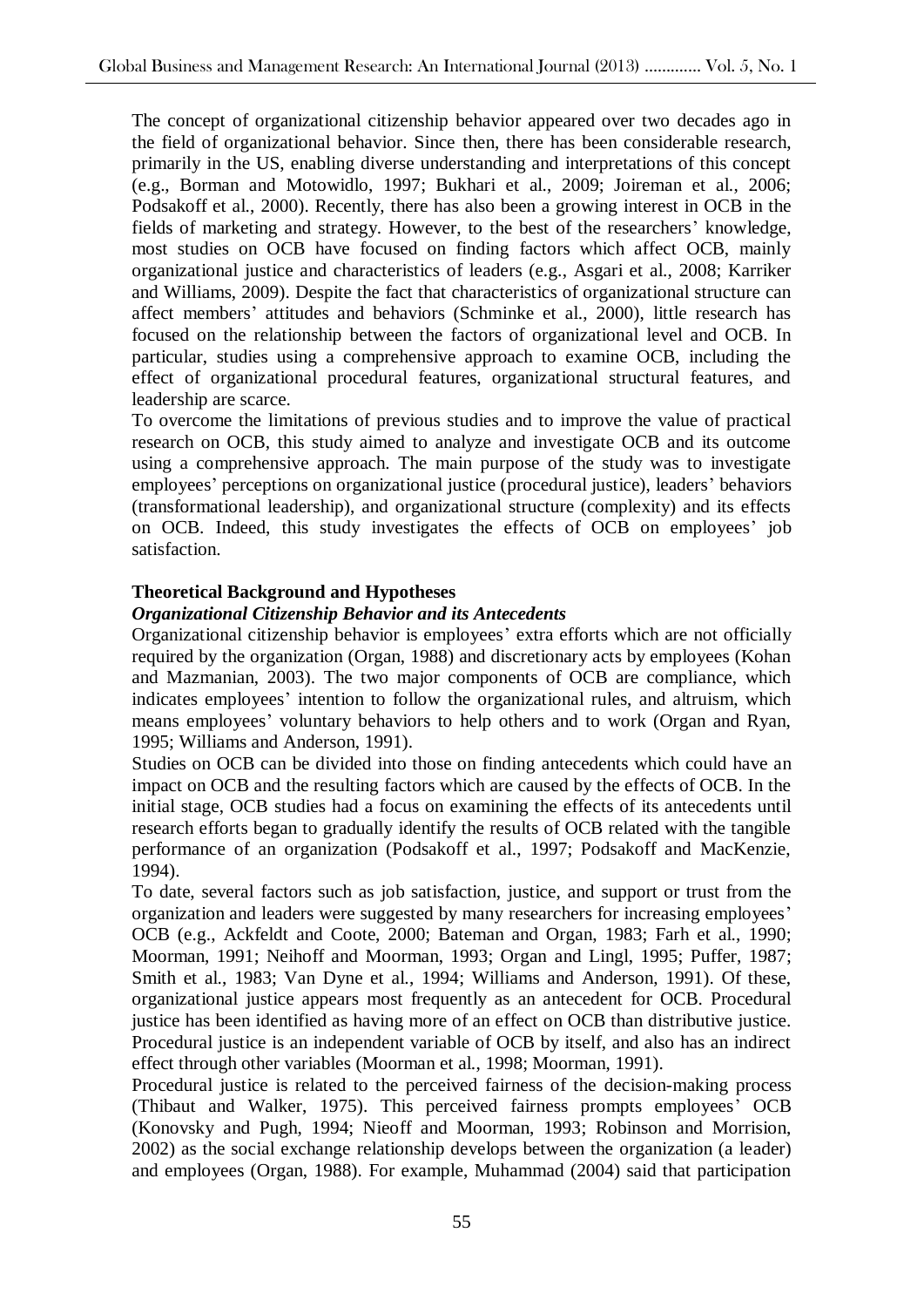in the decision-making process, which is related to perceived procedural justice, lets employees reciprocate the organization with OCB.

Meanwhile, the uncertainty of organizational environments and employment-related contracts, employees' perception on leadership, which is built by the relationship with one's supervisors, have also been identified as having an effect on OCB, together with an emphasis on psychological aspects (Marlowe and Nyhan, 1992; Podsakoff et al., 1990; Robinson & Morrison, 1995). Transformational leadership emphasizes the way leaders develop employees and affect employees' behavior through idealized influence, inspirational motivation, intellectual stimulation, and individualized consideration (Bass, 1985; Bass and Avolio, 1990; Bass and Riggio, 2010). Transformational leadership is emphasized and has received considerable attention in business areas because of its positive effects on employees' behavior and outcomes such as increased in-role performance and OCB (e.g., Barling et al., 1996; Howell and Avolio, 1993; Pillai et al., 1999; Podsakoff et al., 1996; Rai and Sinha, 2000; Rickards et al., 2001).

In this regard the relationship between transformational leadership and OCB, Mackenzie, Podsakoff, and Fetter (1991) asserted that each behavioral element of transformational leadership is highly related with employees' OCB. Several additional studies support the positive relationship between transformational leadership and OCB. Pillai et al. (1999) showed that transformational leadership is directly and significantly related to OCB. In their empirical study, Purvanova, Bono, and Dzieweczynski (2006) asserted that leaders' transformational behavior influences employees' attitude, behavior, and perception on their job (e.g., meaningfulness and importance of the work), which lead to employees' citizenship performance.

Moreover, an organizational structure factor can be classified into levels of formalization, centralization, and complexity (Robbins, 2002). This factor includes the following content: All authority and responsibilities are stated clearly and concretely; general procedures of handling duties are made into regulations; content of duties and methods for their performance are stipulated; results of performing duties necessarily are checked out by comparing with a plan and assigned goals; controlling data are used without fail even for deciding on rewards and punishments; and there is rare flexibility according to the situation. With regard to this, Chung and Oh (2002) found that the more a structural characteristic is emphasized, that is, the more formulation and centralization is stressed and strengthened, the more negative effect it has on loyalty behavior but a positive effect on obedience behavior of endeavoring to increase an organization's performance results.

## *Organizational Citizenship Behavior and Job Satisfaction*

Job satisfaction is the employees' response on their work itself and work environment and is caused when one's need is satisfied at the workplace. Regarding the definition of job satisfaction, Hopkins (1983) defined it as 'the fulfillment or gratification of certain needs that are associated with one's work' (p. 7).

As discussed earlier, it is supported that job satisfaction has a positive effect on OCB (e.g., Bateman and Organ, 1983; Williams and Anderson, 1991). In this study, unlike previous studies, job satisfaction was considered as the resulting factor of OCB. That is, employees' OCB could result in job satisfaction.

Many studies support the effect of OCB on job satisfaction (e.g., Chang and Chang, 2010; Ko, 2008). For example, Feather and Rauter (2004) said that the attitude of employees' who voluntarily work beyond their duty and have the intention to stay within the organization leads to employees' satisfaction. Therefore, it is reasonable to expect the effect of OCB on job satisfaction. According to Williams and Anderson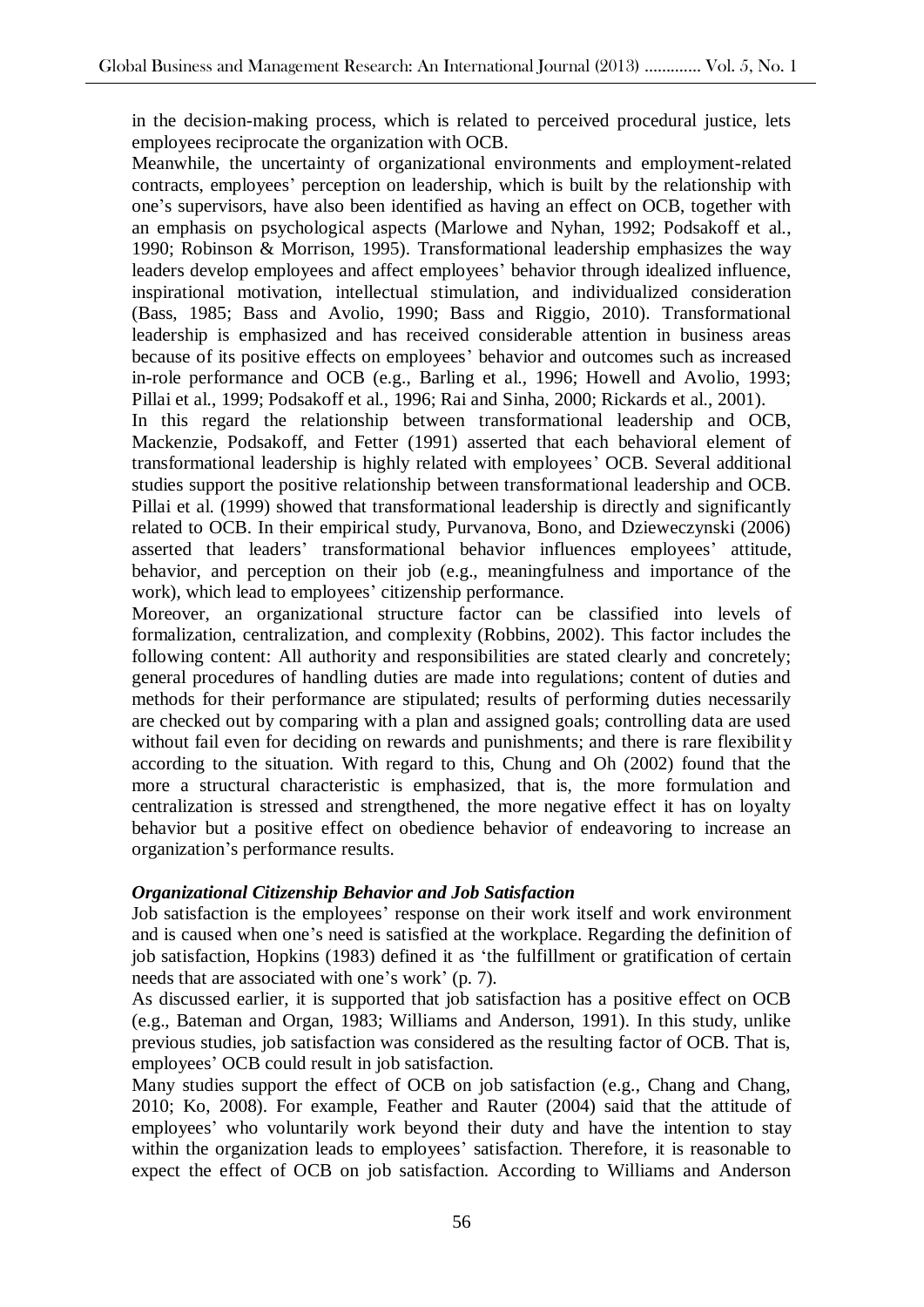(1991), when employees participate in organizational citizenship, this participation leads employees to have positive feelings about their jobs. That is, employees who contribute their efforts and energy to the organization beyond the officially required work criteria enjoy their work and are proud of their affiliation with the organization. And these feelings and contributions lead to employees' job satisfaction (Feather and Rauter; 2004; Koh, 2008).

## *Social Exchange Theory*

Social exchange theory provides a theoretical lens to understand the structural relationships among each of the factors (procedural justice, transformational leadership, complexity of organizational structure, OCB, and job satisfaction). Social exchange could happen when both parties exchange something based on trust (Blau, 1964). This theory conceptualizes the relationship between employees and organizations (or leaders) (Eisenberger et al., 1986; Settoon et al., 1996). According to Eisenberger, Fasolo & Davis-LaMastro (1990) and Romzek (1990), employees' attitude toward their organization is determined by their perception on leaders' behaviors, organizational supports, and organizational characteristics. For example, when employees recognize organizational fairness in their organization, they will likely try to reciprocate with a positive work attitude (Aryee et al., 2002).

From this perspective, employees are more likely to repay organizations when they recognize fairness of the decision-making process and have an opportunity to participate in that process and receive leaders' support.

## *Hypotheses*

The concept of organizational citizenship behavior (OCB) in the field of organizational behavior has already been researched for over 20 years. However, most research on OCB has focused on the factors which affect employees' OCB, allowing only stereotyped research in a single relationship to individual or group levels. To the best of the researchers' knowledge, little studies on the relationship between the organizationlevel's factors and OCB have emerged even though members' attitudes and behaviors may change according to organizational structure characteristics. Based on previous studies, this study proposes the following hypotheses:

*Hypothesis 1: Procedural justice will have a positive effect on employees' OCB.*

*Hypothesis 2: Transformational leadership will have a positive effect on employees' OCB.*

*Hypothesis 3: Complexity of organizational structure will have a negative effect on employees' OCB.*

*Hypothesis 4: OCB will have a positive effect on job satisfaction.*

## **Methods**

## *Data Collection and Research Sample*

Data used in this study were collected using a questionnaire with question items obtained through an earlier investigation of the literature. First, a total of 400 copies of the questionnaire were distributed for a preliminary survey, and out of the collected questionnaires, 337 copies were valid. Based on this survey, verification of reliability and validity of the question items was carried out, and the primary survey was conducted only after finding these results to be highly significant. For the primary survey, a total of 1,100 copies of the questionnaire were distributed, 850 copies were returned, and of these, 773 copies were used for empirical analyses. A total of 77 copies were rejected because they contained too many errors to be used for analysis. For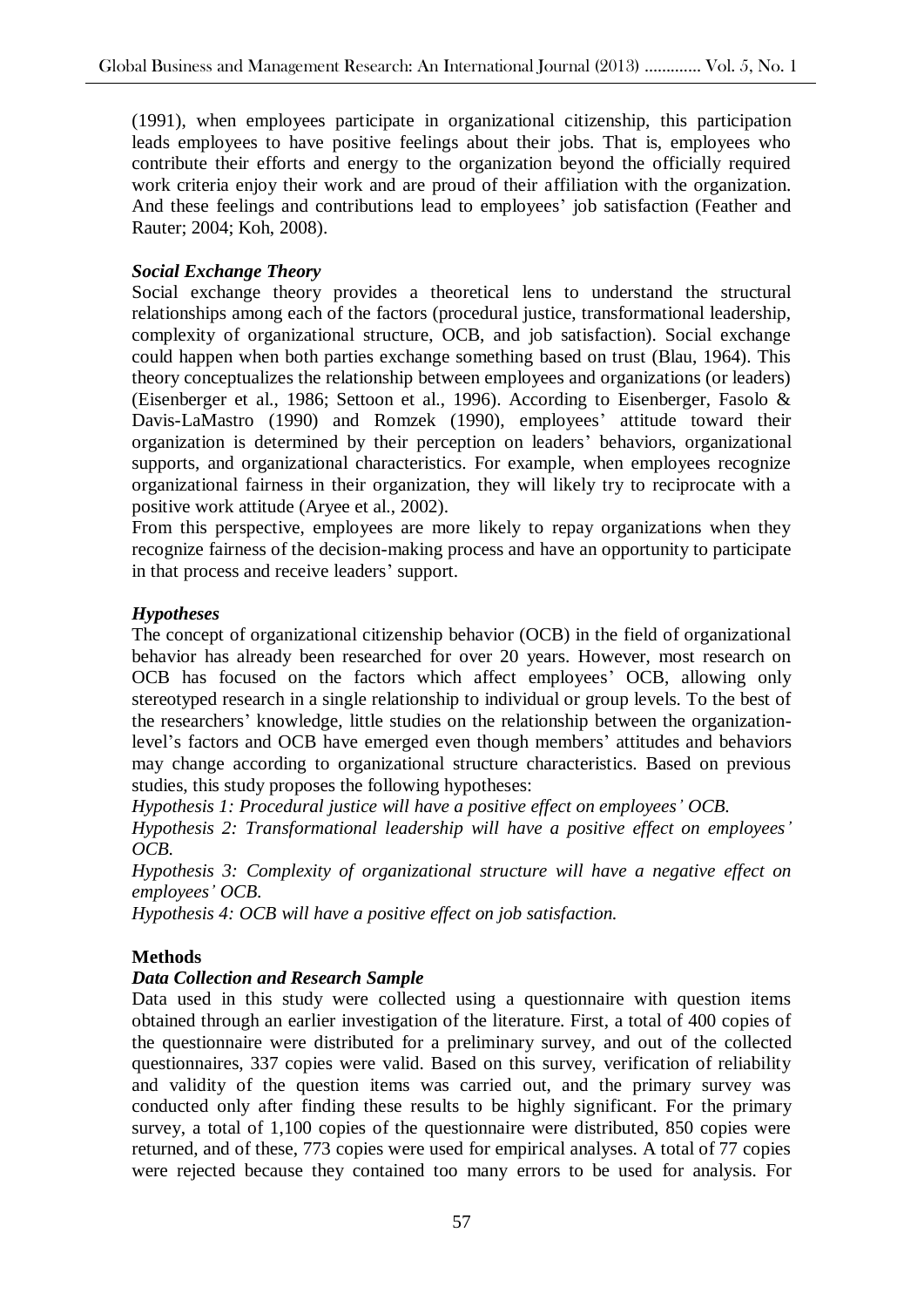example, a questionnaire was disqualified due to partially unanswered questions or when containing insincere responses such as giving the same answers to all the questions. Demographic characteristics of the participants included gender–571 males (74.54%) and 195 females (25.46%). Information on the participants' education level was also collected and included the following: 108 (14.19%) high-school graduates or under, 246 (32.33%) vocational college graduates, 353 (46.39%) college graduates, and 54 (7.10%) graduate school graduates. By position, 591 (77.76%) were lower-grade personnel, 24 (3.16%) were deputy section chiefs and section chiefs, 85 (11.18%) were deputy managers and managers, and 60 (7.89%) held the title of director or over.

#### *Instruments*

Organizational citizenship behavior (OCB) was defined as a free act of a person's own will and behavior contributing to performing more effective functions, though without any official compensation. It was measured using the nine items presented by Rupp and Cropanzano (2002), using a 5-point Likert scale ( $\alpha$ =.81).

Procedural justice was defined as an employee's perception on whether decisionmaking procedures in the organization were being made equitably  $(\alpha = 94)$  and was measured using six items of the scale presented by Moorman (1991).

Transformational leadership ( $\alpha$ =.84) was defined as the level of making one's subordinates strongly aware of the importance of the result to be achieved by them, or the level of implanting the will to work for the good of their department or the entire organization, transcending their own interests. Transformational leadership was measured using the seven items presented by Bass (1985).

The variable of an organizational structure characteristic was measured by complexity, which means the level of occupational differentiation existing in the organization. As there are more classes, it can become a potential cause of communication distortions. Complexity was measured using the three items by Hage, Aiken, and Marrett (1971) using a 5-point Likert scale  $(\alpha = .78)$ .

Finally, job satisfaction was measured using five items from Brayfield and Rothe (1951) and these items had a Cronbach's alpha of .88.

| <b>Variables</b>                                                                                        | M                            | S.D.                     |                               |                        |                 |       |      |
|---------------------------------------------------------------------------------------------------------|------------------------------|--------------------------|-------------------------------|------------------------|-----------------|-------|------|
| 1. Procedural justice<br>2. Transformational leadership<br>3. Complexity of organizational<br>structure | 3.27<br>3.40<br>2.83<br>3.51 | .74<br>.64<br>.80<br>.49 | (.94)<br>.52<br>$-.51$<br>.43 | (.84)<br>$-.62$<br>.51 | (.78)<br>$-.44$ | (.81) |      |
| 4. OCB<br>5. Job satisfaction                                                                           | 3.67                         | $.80\,$                  | .36                           | .45                    | $-.39$          | .52   | .88) |

Table 1: Means, Standard Deviations, Reliabilities, and Correlations

*Note:* All correlation coefficient estimates are significant at the .01 level The diagonal line indicates the value of Cronbach's alpha

## **Results**

#### *Measurement Model Assessment*

Validity indicates how accurately a measuring instrument has measured the concepts or attributes intended for measurement. In most cases in social sciences, the measurements of a research subject are indirect measurements due to the characteristics of the subject. This explains why in social sciences the question of validity is considered of special importance—That is, the question of how accurately a measurement has been taken and how accurately it measures the concept the researcher intended to measure. In order to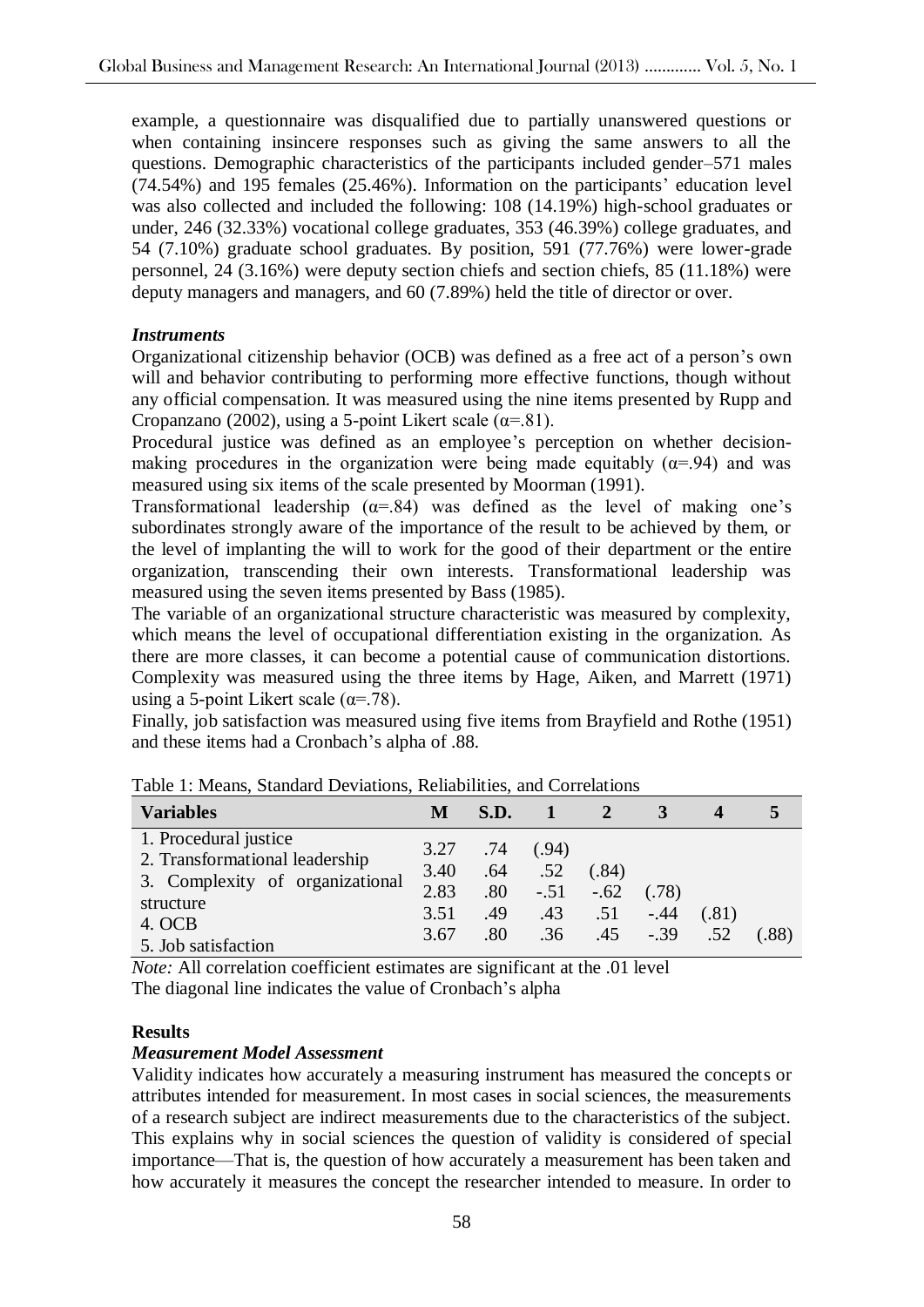estimate convergent and discriminant validity of the five constructs, this study conducted confirmatory factor analysis (CFA). To evaluate the validity of the five constructs, this study considered multiple model-fit indices provided by SEM  $(\chi^2)(34)$  $=83.99, \chi^2/df = 2.47, \text{GFI} = .98, \text{CFI} = .99, \text{NFI} = .99, \text{NNFI} = .99$ ). As shown in Table 2, all model fit indices were all within the acceptable range. Additionally, this study checked the average variance extracted (AVE), which indicates the overall amount of variance in the items explained by the latent construct and composite reliability (CR), which means the shared variance among observed variables (Fornell and Larcker, 1981). According to Fornell and Larcker (1981), the AVE is recommended to be greater than .50 and the result in Table 2 satisfied the recommendation value. Indeed, the result of the CR also satisfied the criteria, which are recommended to be greater than .70 (Fornell and Larcker, 1981). Lastly, all factor-loading values of the observed items were acceptable, ranging from .60 to .96.

| <b>Latent Construct</b>                                                         | Composite<br><b>Reliability (CR)</b> | <b>Average Variance</b><br><b>Extracted (AVE)</b> |  |  |  |  |
|---------------------------------------------------------------------------------|--------------------------------------|---------------------------------------------------|--|--|--|--|
| Procedural justice $(\xi_1)$                                                    | .94                                  | .88                                               |  |  |  |  |
| Transformational leadership $(\xi_2)$                                           | .84                                  | .72                                               |  |  |  |  |
| Complexity $(\xi_3)$                                                            | .79                                  | .65                                               |  |  |  |  |
| $OCB(\eta_1)$                                                                   | .74                                  | .50                                               |  |  |  |  |
| Job satisfaction $(\eta_2)$                                                     | .79                                  | .66                                               |  |  |  |  |
| $\chi^2$ (34) =83.99, $\chi^2$ /df = 2.47, GFI=.98, CFI=.99, NFI=.99, RMSEA=.04 |                                      |                                                   |  |  |  |  |

Table 2: Confirmatory Factor Analysis

## *Structural Model Assessment*

Structural equation modeling analysis was performed using Lisrel 8.80 (Jöreskog and Sörbom, 2006). While the fitness of the overall measurement model was estimated using various indices provided by LISREL results, the  $x^2$  statistic was not used because of its sensitivity to a large sample size. Instead, many researchers have mentioned that it needs to be assessed using an overall fitness of the structural model (Fassinger, 1987; Marsh et al., 1988). This study considered the goodness of fit index (GFI: >.90), normed fit index (NFI:  $> 90$ ), comparative fit index (CFI:  $> 90$ ) and root mean square error of approximation ( $RMSEA$ : < .05). The overall fit of the structural model was acceptable:  $\chi^2$ (37) = 93.93, NFI = .93, CFI = .99, GFI = .98, RMSEA = .04.

The results of the empirical analysis showed that the relations between the measured variables and theoretical variables generally coincided with past results of other studies. As the result of structural equation model analysis, the finding supported hypothesis 1, which expected that procedural justice would have a positive effect on employees' OCB. Procedural justice appeared significant for OCB ( $\gamma_{11}$  = .18, t = 3.90). Transformational leadership appeared to have a significant effect on OCB ( $\gamma_{12} = .43$ , t = 6.08), supporting hypothesis 2. The complexity of the organizational structure appeared to be significant for OCB ( $\gamma_{13} = -.17$ , t = -2.43). This result supported hypothesis 3, which expected that complexity would have a negative effect on employees' OCB. Hypothesis 4 expected that OCB would have a positive effect on job satisfaction. As shown in Figure 1, the finding supported the hypothesis ( $\beta_{21} = 0.74$ , t = 13.92).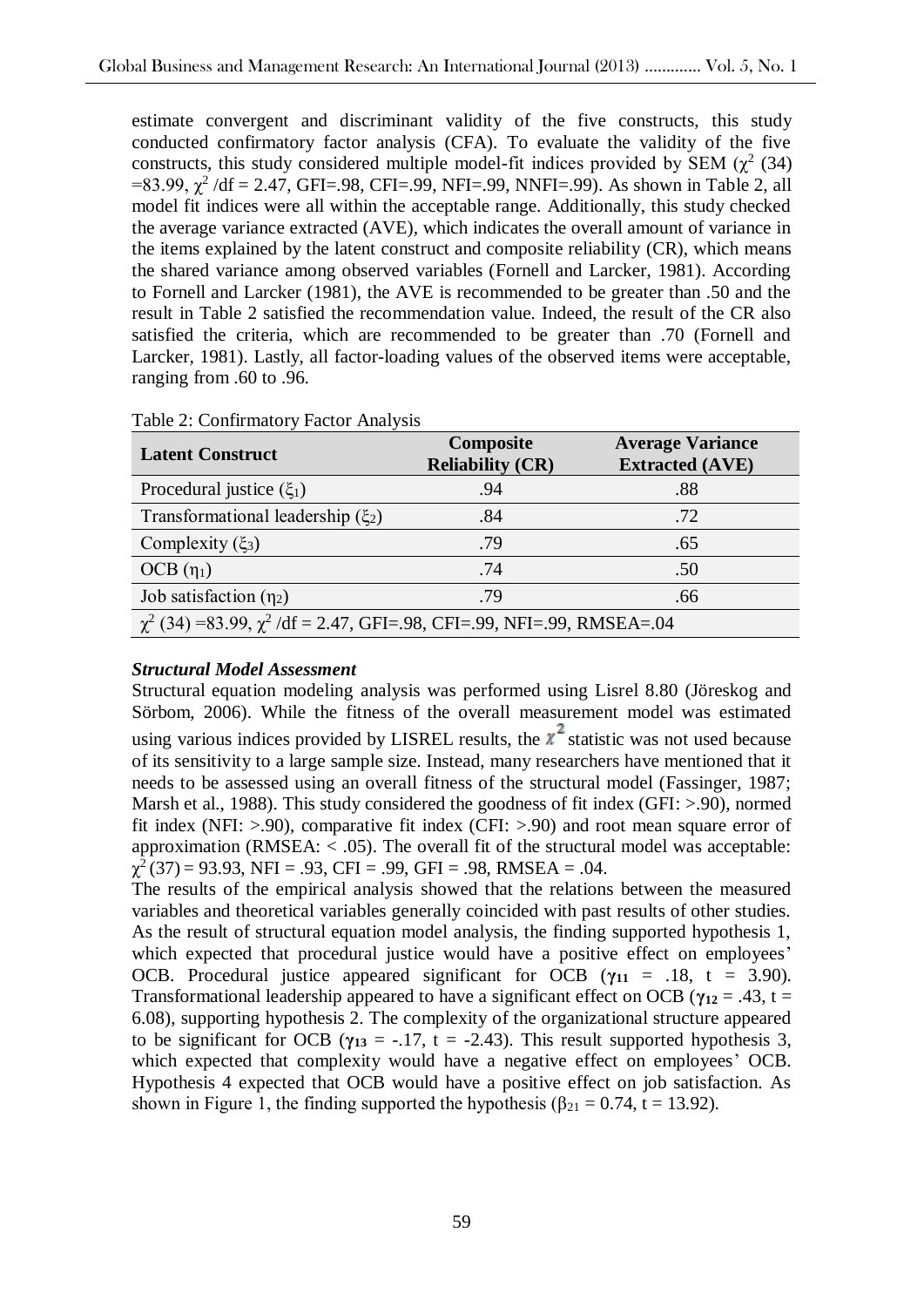

Figure 1: Standardized path coefficient estimates and t-value of hypothesized model

# **Conclusion**

The main purpose of the study was to verify the structural relationships among procedural justice, transformational leadership, complexity of organizational structure, and OCB. Moreover, this study investigated the mediating role of OCB in linking the independent variables (procedural justice, transformational leadership, complexity) and the dependent variable (job satisfaction). To accomplish these study purposes, the author first reviewed the literature on OCB and its outcomes, and then developed the research model and hypotheses. To verify the hypothesized model, this study employed two methods: literature review and empirical analysis.

As the study results indicated, procedural justice showed a significant effect on OCB (Hypothesis 1). Thus, it is known that justice in the process of decision making perceived by employees turned out to be a variable having a significant effect on OCB and this result is consistent with that of the previous studies (e.g., Konovsky and Pugh, 1994; Muhammad, 2004; Nieoff and Moorman, 1993; Robinson and Morrision, 2002).

Transformational leadership was shown to be a significant predictor of OCB (Hypothesis 2). This means that the more a leader encourages employees to achieve the objective of an organization and the more employees perceive their own confidence and capability for duties they are carrying out, the more the employees perceive their readiness to perform OCB.

In addition, among the organizational structure factors, complexity was shown to have a negative effect on OCB (Hypothesis 3). This means that employees' OCB will be decreased when an organization is differentiated into many classes, with a complicated decision-making process that necessitates many instructional practices.

Hypothesis 4, which expected the positive effect of OCB on job satisfaction, was also supported. This result supported the previous studies that explained job satisfaction as the positive result of OCB (e.g., Chang and Chang, 2010; Feather and Rauter, 2004; Ko, 2008).

In summary, the findings suggest that employees could engage in organizational citizenship behavior when they perceive fairness in the decision-making process,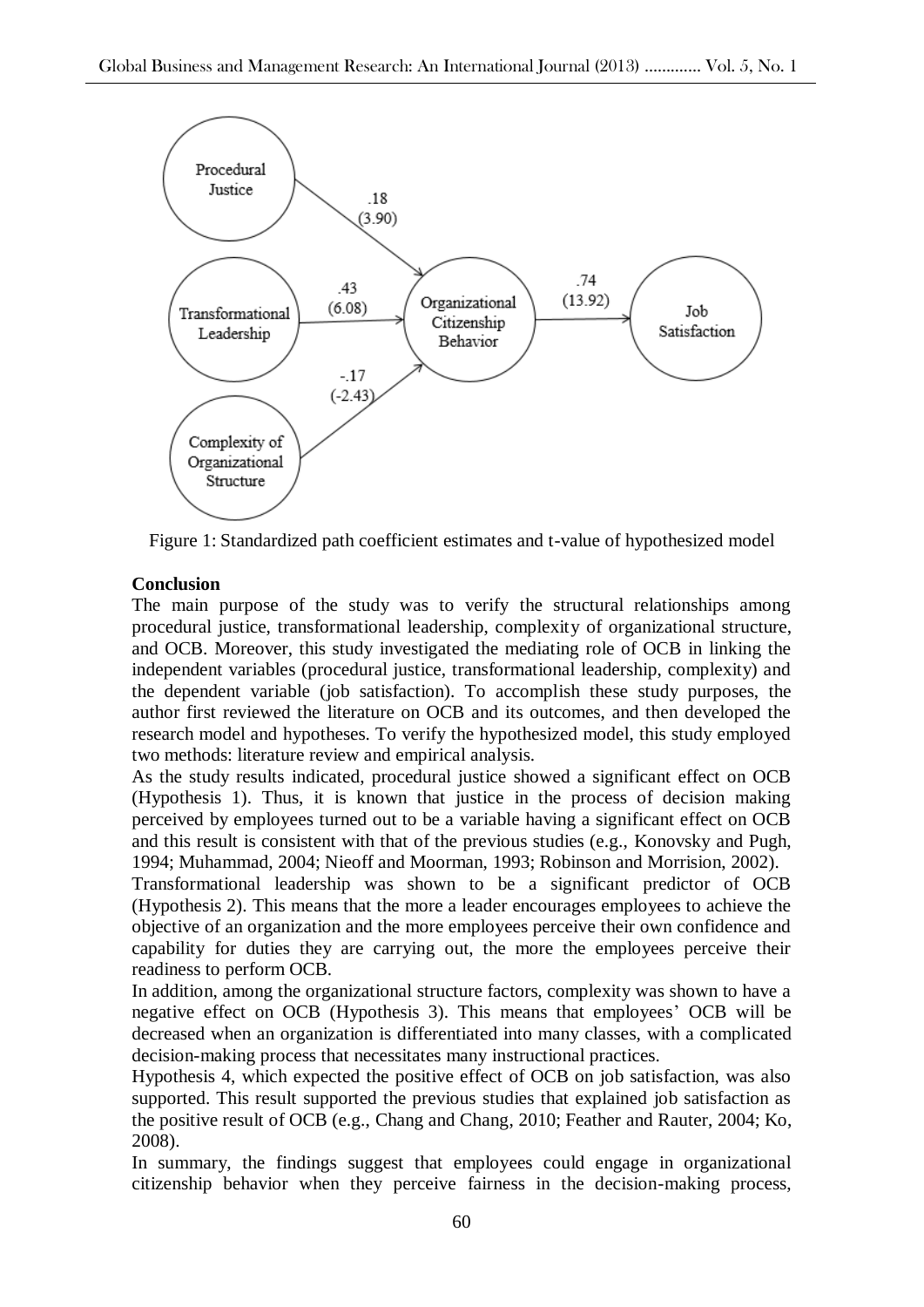receive leaders' support and care, and recognize less complexity of the organizational process. And this citizenship behavior could make employees satisfied with their job.

For the purpose of this research, the study verified the suggested model including factors of organizational procedure features, leadership, and organizational structure characteristics developed by theoretical discussion using empirical analysis. Based on these research results, the author suggests practical implications for organizations and business practitioners. First of all, organizations should encourage their employees to recognize organizational justice to raise its practical effectiveness. When employees have a high level of perception on organizational justice, they carry out more OCB, which is ultimately conducive to the organization. To ensure this, organizations should encourage employees to participate in the decision-making process and understand the organizational goals.

Moreover, as supported by empirical analysis of the effect of leaders' transformational behavior on employees, leaders should recognize their potential effect on employees' behavior and attitude. An effective leader is one who can motivate employees and provide individualized consideration and this type of leader lets employees be fully engaged in their job and citizenship behavior for organizational success. Therefore, a leader should make their employees very aware of the organization's objectives and encourage them to feel more self-confident in their engaged duties.

Lastly, it can be said that an organizational structure is effective for enhancing organizational effectiveness when kept in an uncomplicated state. When an organizational structure has a complicated organizational structure, this will lead to complicated routes of communication and many instructional practices incurring direct or indirect expenses and losses for involving employees into the organization. This, in turn, negatively affects employees' OCB to ultimately have an undesirable effect on the organizational performance.

Even though this study can contribute to academic development and has practical implications for business, this study also has limitations. First of all, although the sample represented variety in terms of gender, age, degree, and work position, it is possible that the findings are unique to position and gender as around 77% of the respondents were lower-grade persons by position and about 74% of them were male. In addition, the study only investigates the organizational level's factors as antecedents of OCB. Individual characteristics and perception also have a positive effect on OCB (Chung and Oh, 2002). Therefore, future studies are needed to consider the organizational level's factors and individual level's factors in order to comprehensively understand the antecedents of OCB.

## **References**

- Ackfeldt, A.L. and Coote, L.V. (2000), An investigation into the antecedents of organizational citizenship behaviors, In the proceedings of *ANZMAC: Visionary Marketing for the 21st Century: Facing the Challenge*, pp. 217–222.
- Aryee, S., Budhwar, P.S. and Chen, Z.X. (2002), "Trust as a mediator of the relationship between organizational justice and work outcomes: Test of a social exchange model", *Journal of Organizational Behavior*, vol. 23, no. 3, pp. 267– 287.
- Asgari, A., Silong, A.D., Ahmad, A. and Sama, B.A. (2008), "The relationship between transformational leadership behaviors, leader-member exchange and organizational citizenship behaviors", *European Journal of Social Sciences,* vol. 6, no. 4, pp. 140–151.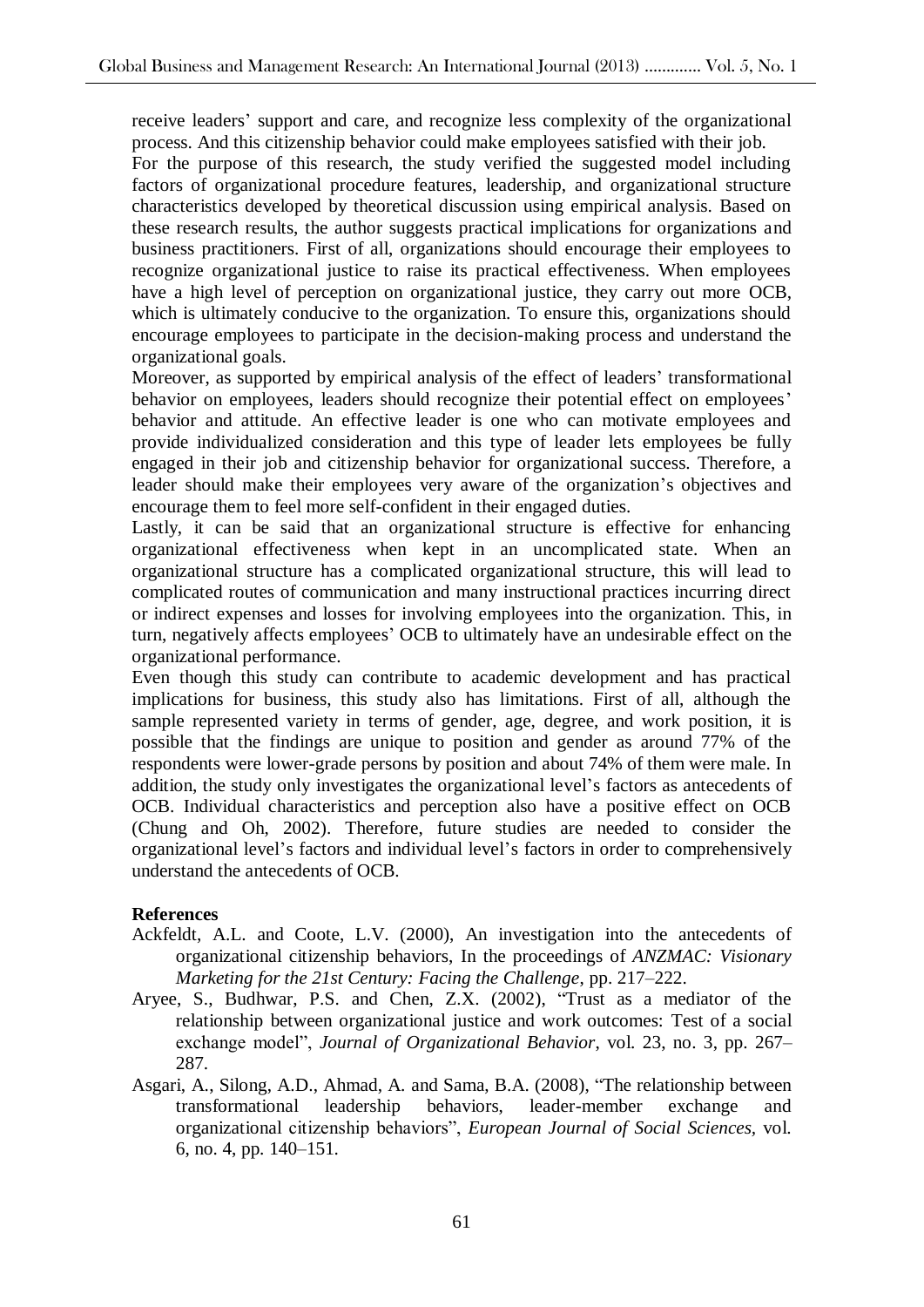- Barling, J.,Weber, T. and Kelloway, E.K. (1996), "Effects of transformational leadership training on attitudinal and financial outcomes: A field experiment", *Journal of Applied Psychology,* vol*.* 81*,* pp. 827–832.
- Bass, B.M. (1985), *Leadership and performance beyond expectations*. Free Press, New York, NY.
- Bass, B.M. and Avolio, B.J. (1990), "The implications of transactional and transformational leadership for individual, team, and organizational development", *Research in Organizational Change and Development*, vol. 4, pp. 231–272.
- Bass, B. and Riggio, R.E. (2010), "The transformational model of leadership", In Hickman G. R. (Ed.), *Leading organizations: Perspectives for a new era* (2nd ed.), Sage, Thousand Oaks, CA, pp. 76–86.
- Baterman, T.S. and Organ, D.W. (1983), "Job satisfaction and the good soldier: The relationship between affect and employee citizenship", *Academy of Management Journal*, vol. 26, no. 4, pp. 587–595.
- Blau, P. (1964), *Exchange and power in social life*. John Wiley, New York, NY.
- Borman, W.C. and Motowidlo, S.J. (1997), "Task performance and contextual performance: The meaning for personnel selection research", *Human Performance*, vol. 10, pp. 99–109.
- Brayfield, A. and Rothe, H. (1951), "An index of job satisfaction", *Journal of Applied Psychology*, vol. 35, pp. 307–311.
- Bukhari, Z., Ali, U., Shahzad, K., Bashir, S. (2009), "Determinants of organizational citizenship behavior in Pakistan*", International Review of Business Research Papers*, vol. 5, no. 2, pp. 132–150.
- Chang, C.S. and Chang, H.C. (2010), "Moderating effect of nurses' customer-oriented perception between organizational citizenship behaviors and satisfaction", *Western Journal of Nursing Research*, vol. 32, no. 5, pp. 628–643. doi: 10.1177/0193945909355995
- Chung, B.K. and Oh, W.H. (2002), "A study on the effects of organizational characteristics and individual characteristics on organizational citizenship behavior (OCB) focused on the government sponsored research institutes", *CNU Journal of Management and Economics*, vol. 25, no. 1, pp. 213–237.
- Eisenberbger, R., Fasolo, P. & Davis-LaMastro, V. (1990), "Perceived organizational support and employee diligence, commitment and innovation", *Journal of Applied Psychology*, vol. 75, no. 1, pp. 51–59.
- Eisenberger, R., Huntington, R., Hutchison, S. and Sowa, D. (1986), "Perceived organizational support", *Journal of Applied Psychology*, vol. 71, pp. 500–507.
- Farh, J.L., Podsakoff, P.M. and Organ, D.W. (1990), "Accounting for organizational citizenship behavior: Leader fairness and task scope versus satisfaction", *Journal of Management*, vol. 16, pp*.* 705–721.
- Fassinger, R.E. (1987), "Use of structural equation modeling in counseling psychology research", *Journal of Counseling Psychology*, vol. 34, pp. 425–436.
- Fornell, C. and Larcker, D.F., (1981), "Evaluating structural equation models with unobservable variables and measurement error", *Journal of Marketing Research,*  vol*.* 18, no. 1, pp. 39–50.
- Hage, J., Aiken, M. and Marrett, C.B. (1971), "Organizational structure and communications", *American Sociological Review*, vol. 36, pp. 860–871.
- Hopkins, A. (1983), *Work and job satisfaction in the public sectors*. Rowman and Allonheld, Totowa, NJ.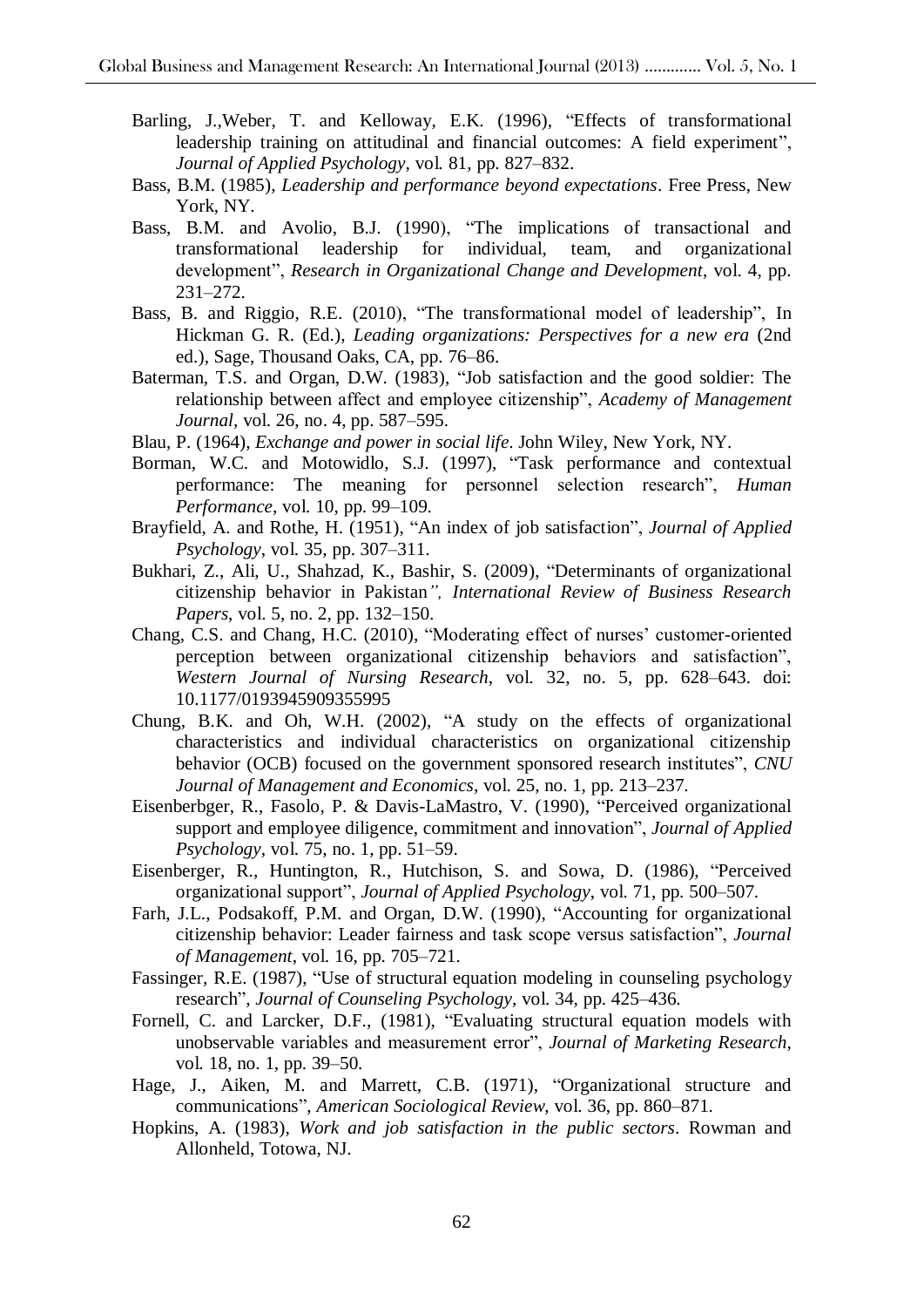- Howell, J.M. and Avolio, B.J. (1993), "Transformational leadership, transactional leadership, locus of control, and support for innovation: Key predictors of consolidated-business-unit performance", *Journal of Applied Psychology,* vol. 78, pp. 891–902.
- Joireman, J., Daniels, D., Falvy, J. and Kamdar, D. (2006), "Organizational citizenship behavior as function of empathy consideration of future consequences, and employee time horizon: an initial exploration using an in-basket simulation of OCBs", *Journal of Applied Social Psychology,* vol. 36, no. 9, pp. 2266–2292. doi: 10.1111/j.0021-9029.2006.00103.x
- Jöreskog, K.G. and Sörbom, D. (1993), *LISREL 8.80 for Window* [computer software]*,* Scientific Software International, Inc, Lincolnwood, IL.
- Karriker, J.H. and Williams, M.L. (2009), "Organizational justice and organizational citizenship behavior: A mediated multifoci model?" *Journal of Management,* vol. 35, no*.* 1, pp. 112–135. doi: 10.1177/0149206307309265
- Ko, Y.K. (2008), "Identification of factors related to hospital nurses' organizational citizenship behavior using a multilevel analysis", *Journal of Korean Academy of Nursing,* vol. 38, pp. 287–297.
- Kohan, A. and Mazmanian, D. (2003), "Police work, burnout, and pro-organizational behavior: A consideration of daily work experience", *Criminal Justice and Behavior,* vol. 30, pp. 559–583.
- Konovsky, M.A. and Pugh, S.D. (1994), "Citizenship behavior and social exchange", *Academy of Management Journal*, vol. 37, pp. 656–669.
- Mackenzie, S.B., Podsakoff, P.M. and Fetter, R. (1991), "Organizational citizenship behavior and objective productivity as determinants of managerial evaluations of salesperson' performance", *Organizational Behavior and Human Decision Process*, vol. 50, pp. 123–150.
- Marlowe, H.A. and Nyhan, R.C. (1992), "Development and psychometric properties of the organizational trust inventory", Unpublished manuscript, University of Florida. In Pillai, R., Schriesheim, C. A. and Williams, E. S (1999), Fairness perceptions and trust as mediators for transformational and transactional leadership: A two-sample study, *Journal of Management*, vol. 25, pp. 897–933.
- Marsh, H.W., Balla, J.R. and McDonald, R.P. (1988), "Goodness-of-fit indexes in confirmatory factor analysis: The effect of sample size", *Psychological Bulletin*, vol. 103, pp. 391–410.
- Moorman, R.H. (1991), "Relationship between organizational justice and organizational citizenship behaviours: Do fairness perceptions influence employee citizenship?" *Journal of Applied Psychology*, vol. 76, no*.* 6, pp. 845–855.
- Moorman, R.H., Blakely, G.L. and Niehoff, B.P. (1998), "Does perceived organizational support mediate the relationship between procedural justice and organizational citizenship behavior?" *Academy of Management Journal*, vol. 41, no. 3, pp. 351–357.
- Muhammad, A.H. (2004), "Procedural justice as mediator between participation in decision-making and organizational citizenship behavior", *International Journal of Commerce & Management,* vol. 14, no. 3/4, pp. 58–68.
- Niehoff, B.P. and Moorman, R.H. (1993), "Justice as a mediator of the relationship between monitoring and organizational citizenship behavior", *Academy of Management Journal,* vol*.* 36, pp. 527–556.
- Organ, D. & Ryan, K. (1995), "A meta-analytic review of attitudinal and dispositional predictors of organizational citizenship behavior", *Personal Psychology,* vol. 48, pp. 775–802.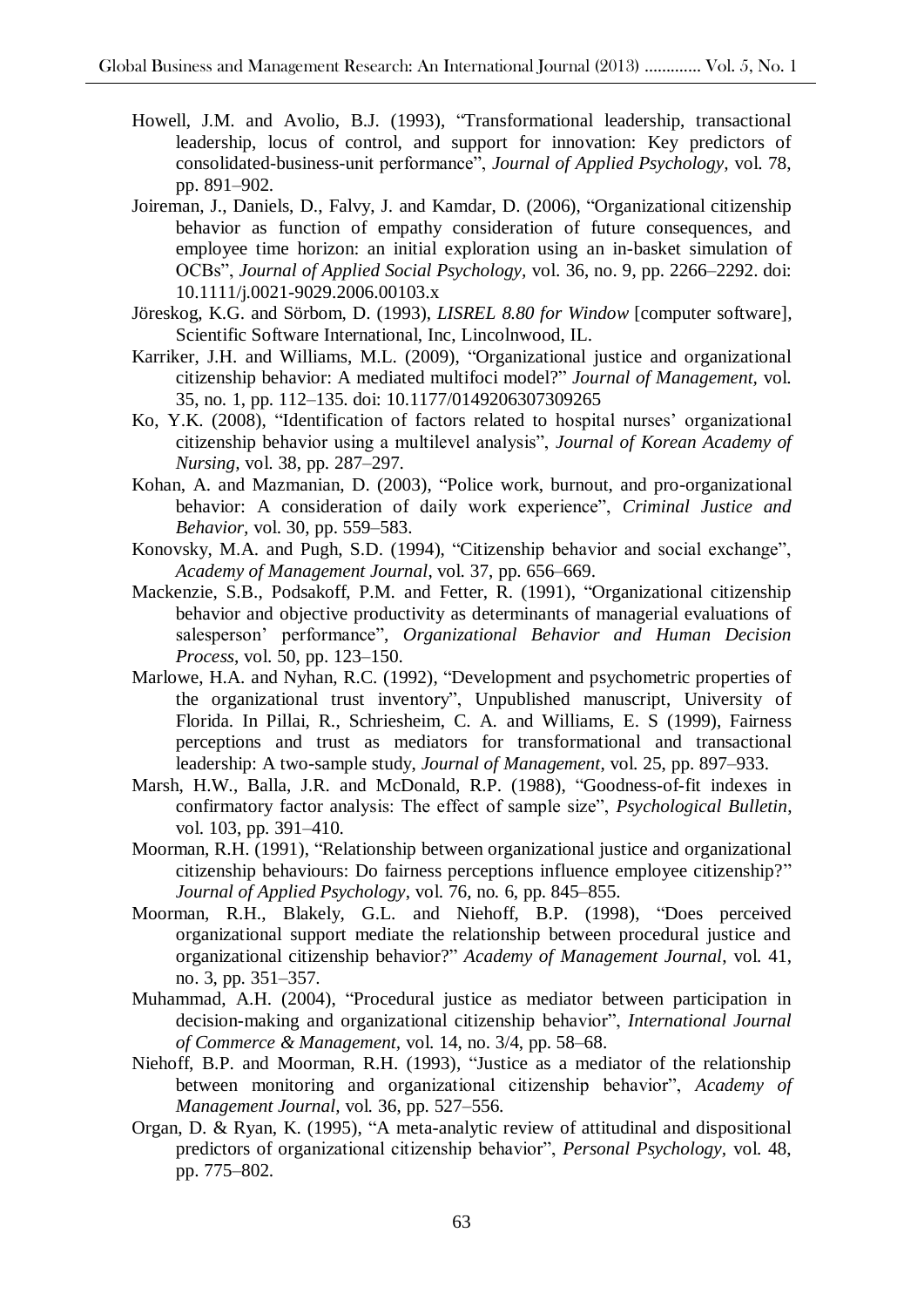- Organ, D. (1988), *Organizational citizenship behavior: The good solider syndrome*. Lexington Books, Lexington, MA.
- Organ, D. W. & Lingl, A. (1995), "Personality, satisfaction, and organizational citizenship behavior", *Journal of Social Psychology*, vol. 135, no*.* 3, pp. 339–350.
- Pillai, R., Schriesheim, C.A. andWilliams, E.S. (1999), "Fairness perceptions and trust as mediators for transformational and transactional leadership: A two-sample study", *Journal of Management,* vol. 25, pp*.* 897–933.
- Podsakoff, P.M. and MacKenzie, S.B. (1994), "Organizational citizenship behavior and sales unit effectiveness", *Journal of Marketing Research*, vol. 31, pp. 351–363.
- Podsakoff, P.M., Ahearne, M. & Mackenzie, S.B. (1997), "Organizational citizenship behavior and the quantity and quality of work group performance", *Journal of Applied Psychology*, vol. 82, no*.* 2, pp. 262–270.
- Podsakoff, P.M., MacKenzie, S.B. and Bommer, W.H. (1996), "Transformational leadership behaviors and substitutes for leadership as determinants of employee satisfaction, commitment, trust, and organizational citizenship behaviors", *Journal of Management,* vol. 22, pp*.* 259–298.
- Podsakoff, P.M., MacKenzie, S.B., Moorman, R.H. and Fetter, R. (1990), "Transformational leader behaviors and their effects on followers' trust in leader, satisfaction, and organizational citizenship behaviors", *Leadership Quarterly*, vol. 1, pp. 107–142.
- Podsakoff, P.M., MacKenzie, S.B., Paine, J.B., Bachrach, D.G. (2000), "Organizational citizen ship behaviors: A critical review of the theoretical and empirical literature and suggestions for future research", *Journal of Management,* vol. 26, no. 3, pp. 513–563.
- Puffer, S.M. (1987), "Prosocial behavior, noncompliant behavior, and work performance among commission salespeople", *Journal of Applied Psychology*, vol. 72, no*.* 4, pp. 615–621.
- Purvanova, R.K., Bono, J.E., Dzieweczynski, J. (2006), "Transformational leadership, job characteristics, and organizational citizenship performance", *Human Performance,* vol. 19, no*.* 1, pp. 1–22. doi: 10.1207/s15327043hup1901\_1
- Rai, S. and Sinha, A.K. (2000), "Transformational leadership, organizational commitment, and facilitating climate", *Psychological Studies,* vol. 45, pp*.* 33–42.
- Rickards, T., Chen, M.-H. and Moger, S. (2001), "Development of a self-report instrument for exploring team factor, leadership and performance relationships", *British Journal of Management,* vol. 12, pp*.* 243–250.

Robbins, S.P. (2002), *Organizational behavior*, Prentice Hall of India.

- Robinson, S.L. and Morrison, E.W. (1995), "Psychological contracts and OCB: The effect of unfulfilled obligations on civic virtue behavior", *Journal of Organizational behavior*, vol. 16, no. 3, pp. 289–298. doi: 10.1002/job.4030160309
- Robinson, S.L. and Morrison, E.W. (2002), "Psychological contracts and OCB: The effect of unfulfilled obligations on civic virtue behavior", *Journal of Organizational Behavior,* vol*.* 16, pp. 289–298.
- Romzek, B.S. (1990), "Employee investment and commitment: The ties that bind", *Public Administration Review*, vol. 50, pp. 374–382.
- Rupp, D.E. & Cropanzano, R. (2002), "The mediating effects of social exchange relationships in predicting workplace outcomes from multifoci organizational justice", *Organizational Behavior and Human Decision Process*, vol. 89, no*.* 1, pp. 925–947.